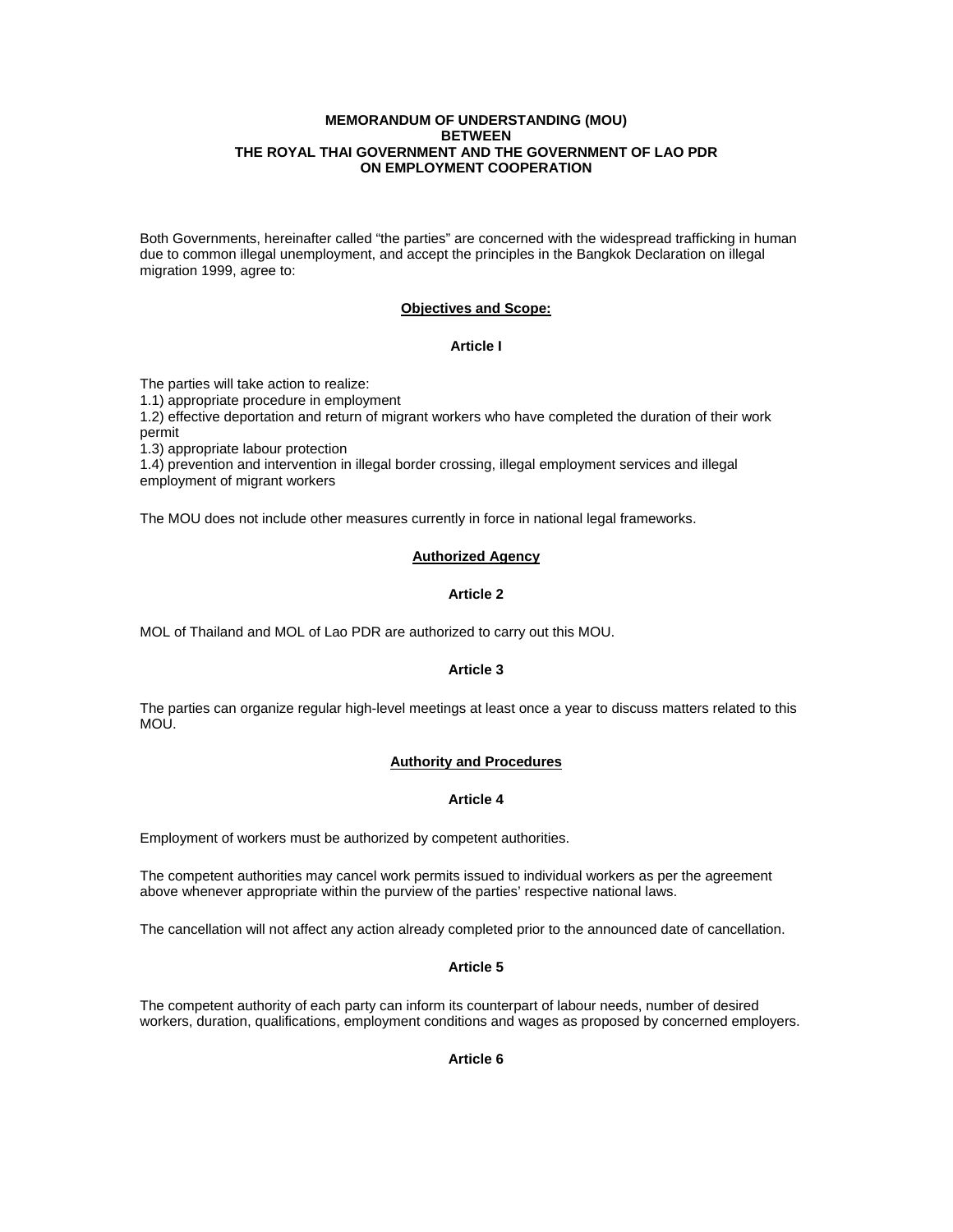The counterpart competent authority will respond by sending a list of potential workers (name, hometown, reference, education, and other experiences).

### **Article 7**

The competent authorities will work with national immigration services to process:

7.1) visa/other travel document/arrangement

7.2) work permit issuance

7.3) insurance or health insurance

7.4) contribution to the deportation fund

7.5) other taxes as per national regulations

### **Article 8**

Both parties will maintain a list of workers benefited from this MOU. The list will be kept and record the return of the workers until 4 years after the recorded date of return.

#### **Return and Deportation**

#### **Article 9**

Unless otherwise specified, each worker will receive a two-year work permit. If renewal is necessary, for whatever reasons, the total term of permit shall not exceed 4 years. Thereafter, the person shall be ineligible for work permit. Also, the work permit will expire when the employment of the worker concerned is terminated.

Workers who have completed the terms of their work permit can re-apply for work again after three years have passed between the date of the expiration of the first term and the date of the re-application. Exception shall be made when the worker concern had his or her employment terminated under the conditions not of their faults.

### **Article 10**

The parties will collaborate in sending workers home.

# **Article 11**

Workers will contribute 15% of their salary to deportation fund set up by the host country.

#### **Article 12**

Workers who wish to return home can claim their contribution to the fund in full amount with interest. The request must file 3 month before the return date and the money will be paid to the workers within 45 days after the date their employment ends.

### **Article 13**

Home visit during the period of work permit does not end the employment.

### **Article 14**

The host country will determine the procedure and required documents as per the steps/application mentioned in Article 12.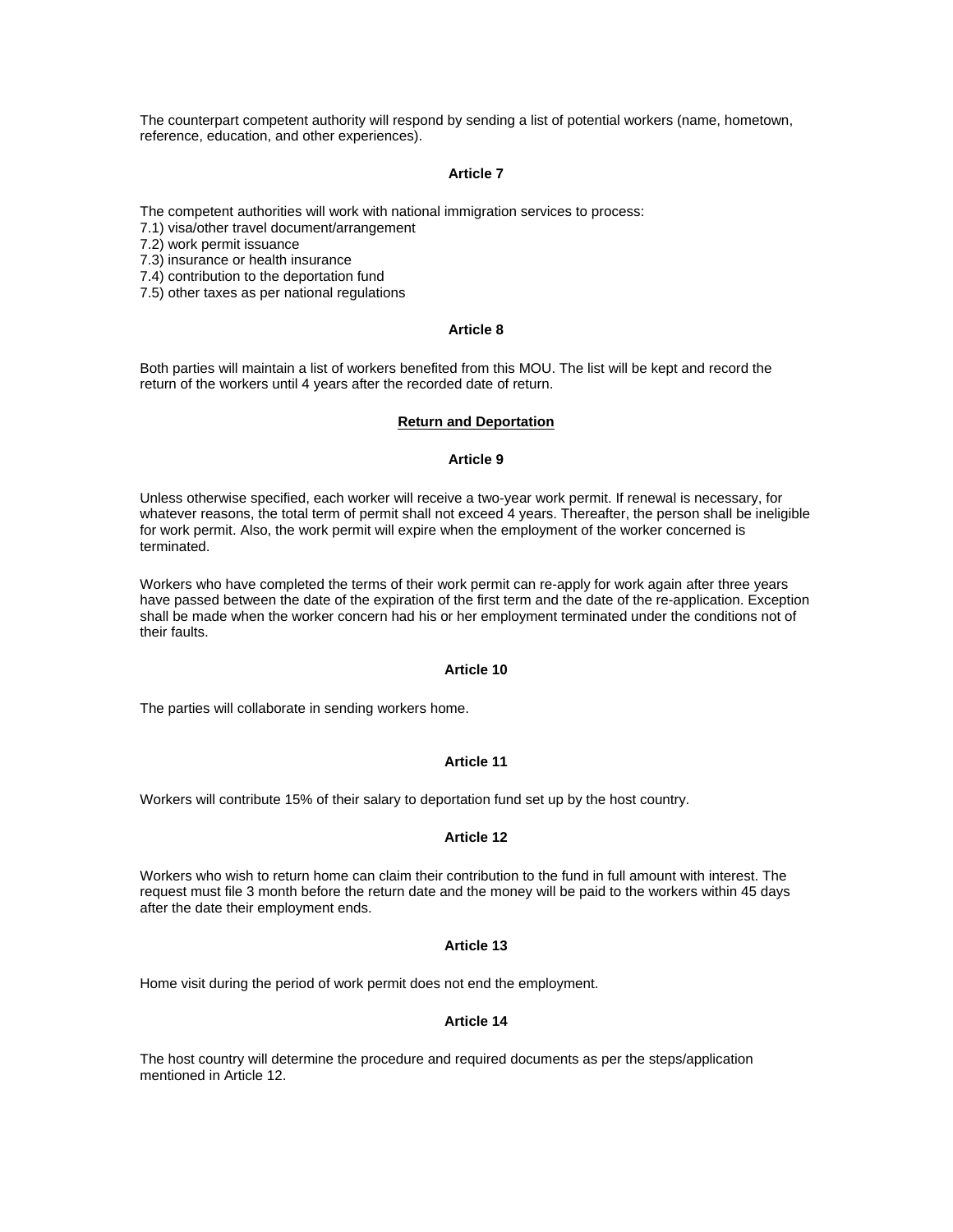# **Article 15**

A worker will forfeit his or her right to receive his or her contribution to the deportation fund unless s/he reports him/herself to the designated authority in his/her home country upon his/her return.

#### **Article 16**

The competent authority of the host country can use the deportation fund to cover the cost of deportation of workers.

### **Protection**

# **Article 17**

The parties will apply national laws to protect the rights of workers (to whom this MOU applies).

#### **Article 18**

Workers will receive wage and benefits at the same rate applied to national workers based on the principles of non-discrimination and equality on the basis of gender, ethnic identity, and religious identity.

#### **Article 19**

Labour disputes will be governed by the host country's national laws and by its relevant authorities.

# **Measures on Illegal Employment**

# **Article 20**

The parties will take necessary measures to prevent and intervene in illegal cross-border labour practices and employment.

## **Article 21**

The parties will share information with regards to human trafficking, undocumented entry, unlawful employment, and unlawful labour practices.

### **Amendment on the MOU**

# **Article 22**

Amendment of this MOU requires consultation through diplomatic channels.

#### **Dispute Intervention**

#### **Article 23**

Any conflict arising from this MOU shall be settled through consultation between the parties.

#### **Enforcement and Cancellation**